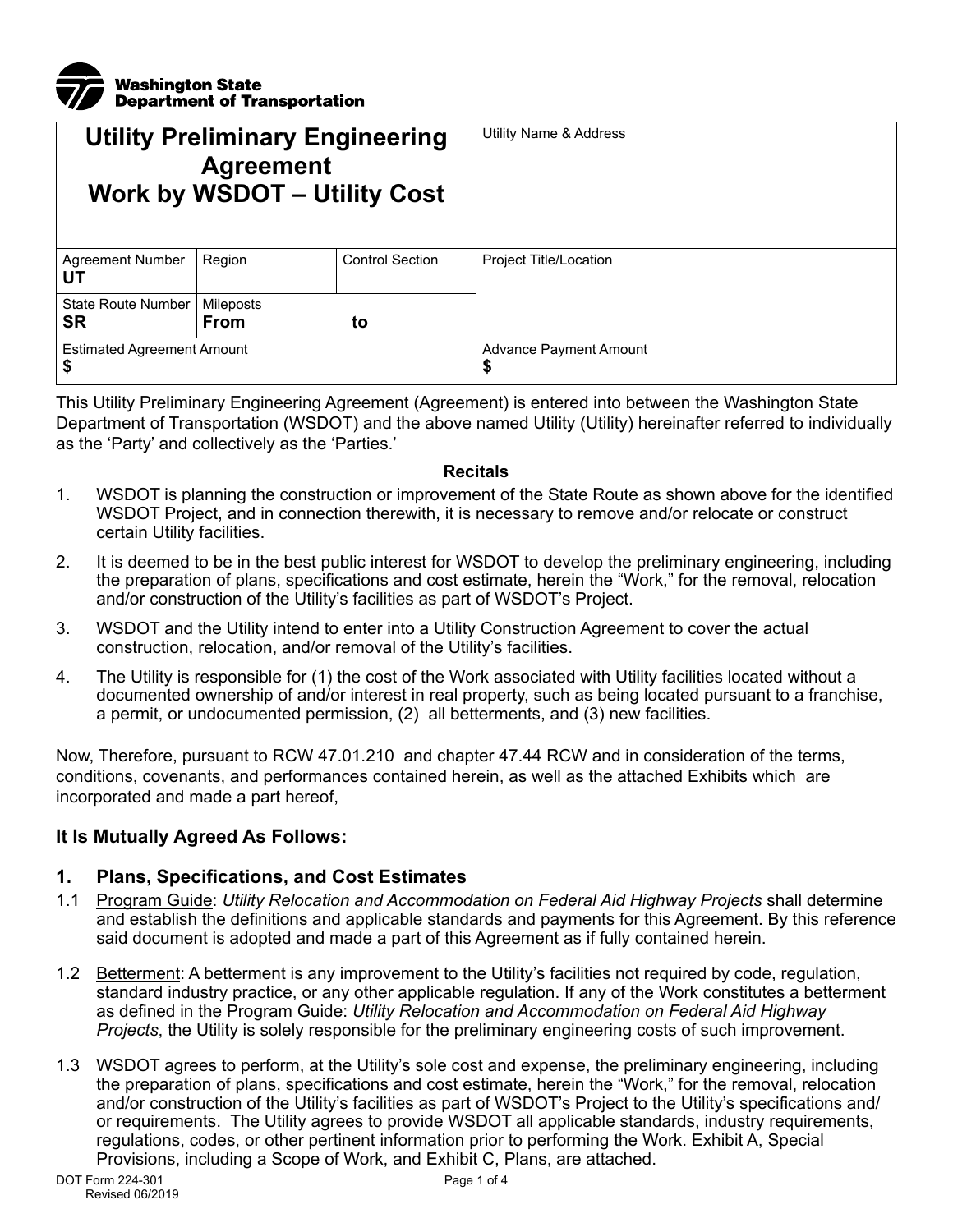- 1.4 The Utility agrees that when WSDOT performs the Work and a consultant is designing WSDOT Project, WSDOT consultant may also be utilized for the purposes of performing the Work, including incorporating the Work into WSDOT construction contract.
- 1.5 WSDOT shall provide the Work to the Utility for review and approval. The Utility agrees to review the Vility for review and approval. The Utility agrees to review the Vility for review and shall: (a) deliver a letter o  $($ ) working days and shall: (a) deliver a letter of acceptance to WSDOT which shall include a release and waiver of all future claims or demands of any nature resulting from the performance of the Work, or (b) deliver to WSDOT written reasons why the Work does not comply with the applicable standards, industry requirements, regulations, codes or other pertinent information supplied by the Utility. The Utility agrees to work diligently and in good faith with WSDOT to resolve any issues so as not to delay advertisement of WSDOT Project. If all issues are resolved, the Utility agrees to deliver to WSDOT a letter of acceptance of the Work which includes a release and waiver of all future claims or demands of any nature resulting from the performance of the Work.
- 1.6 The Utility shall be responsible for all costs it incurs in reviewing the Work.
- 1.7 The Parties agree that WSDOT is under no obligation to the Utility to perform the Work, except as agreed to under this Agreement. Therefore, if the inclusion of the Utility Work threatens to delay WSDOT's Project, WSDOT shall have the unilateral authority to delete the Utility Work from WSDOT Project and terminate this Agreement. WSDOT shall immediately notify the Utility of such actions. The Utility agrees that it will be responsible for costs incurred by WSDOT up to the date of termination, and WSDOT agrees to provide to the Utility all Work-related documents upon final payment by the Utility.
- 1.8 The Utility agrees that should the Work be terminated, it shall continue to be obligated to timely design remove, relocate and/or construct its facilities as required by WSDOT Project. The Utility further agrees that should its actions delay or otherwise damage WSDOT Project, it shall be liable for such costs.

### **2. Payment**

- 2.1 The Utility agrees that it shall be responsible for the actual direct and related indirect costs of the Work to be performed by WSDOT. An itemized estimate of Utility-responsible costs for Work to be performed by WSDOT on behalf of the Utility is included in Exhibit B, Cost Estimate, attached.
- 2.2 The Utility agrees to pay WSDOT the "Advance Payment Amount" stated above within twenty (20) calendar days after WSDOT submits its first partial payment request to the Utility. The advance payment represents fifteen (15) percent of the estimate of cost for which the Utility is responsible. The advance payment will be carried throughout the life of the Work with final adjustment made in the final invoice.
- 2.3 The Parties acknowledge and agree that WSDOT does not have the legal authority to advance state funds for the Utility's Work under this Agreement. Should the Utility fail to make payment according to the terms of this Agreement, WSDOT shall have the right to terminate this Agreement, charging the Utility for all costs up to the date of termination and all non-cancellable items. WSDOT agrees to provide to the Utility all Work-related documents upon final payment by the Utility.
- 2.4 The Utility, in consideration of the faithful performance of the Work to be performed by WSDOT, agrees to pay WSDOT for the actual direct and related indirect cost of all Work for which the Utility is responsible. WSDOT shall invoice the Utility and provide supporting documentation therefore, and the Utility agrees to pay WSDOT within thirty (30) calendar days of receipt of an invoice. A partial payment will not constitute agreement as to the appropriateness of any item and that, at the time of final payment, the Parties will resolve any discrepancies.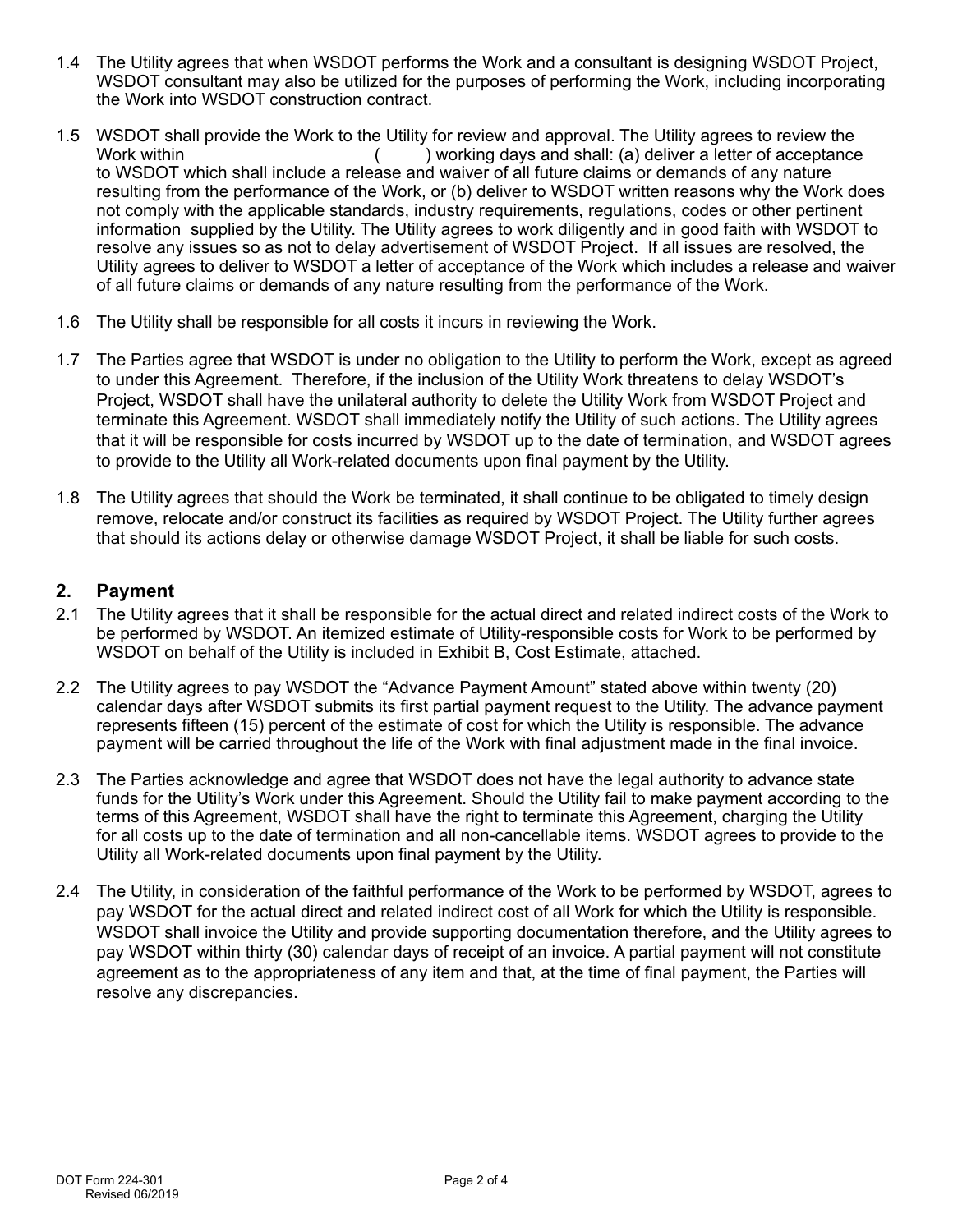## **3. Change in Work or Cost Increase**

- 3.1 Increase in Cost: In the event unforeseen conditions require an increase in the cost of the Work for which the Utility is responsible, the Exhibit B, Cost Estimate (including sales tax, engineering, and contingencies) by more than ( ) percent, the Parties agree to modify Exhibit B to include such cost increase.
- 3.2 If a change in Project design occurs that will affect the Work, WSDOT will inform the Utility, in writing, of such change and the Utility shall respond giving notice of its acceptance or rejection of the change, in writing within  $($  ) working days of receiving the notice. If the Utility rejects the change, the Parties agree to diligently and in good faith work together to reach a mutual resolution. Otherwise, either Party may terminate this Agreement. If terminated, the Utility agrees to pay all costs incurred up to the date of termination, including non-cancellable items, and WSDOT agrees to provide to the Utility all Work-related documents upon final payment by the Utility. The Utility agrees that should the Work be terminated, it shall continue to be obligated to timely design, remove, relocate and/or construct its facilities as required by WSDOT Project. The Utility further agrees that should its actions delay or otherwise damage WSDOT Project, it shall be liable for such costs.

# **4. Right of Entry**

4.1 The Utility agrees to arrange for rights of entry upon all privately owned lands upon which the Utility has an easement, documented property interest, or permit that are necessary to perform the Work. The Utility also agrees to obtain all necessary permissions for WSDOT to perform the Work on such lands, which may include reasonable use restrictions on those lands. The Utility agrees to provide the rights of entry and applicable permissions to WSDOT within  $($ ) calendar days of entering into this Agreement. Upon completion of the Work on such lands, the rights of entry and permissions shall terminate.

### **5. General Provisions**

- 5.1 Indemnity: To the extent authorized by law, the Utility and WSDOT shall indemnify and hold harmless one another and their employees and/or officers from and shall process and defend at its own expense any and all claims, demands, suits at law or equity, actions, penalties, losses, damages (both to persons and/or property), or costs, of whatsoever kind or nature, brought against the one Party arising out of, in connection with, or incident to the other Party's performance or failure to perform any aspect of this Agreement; provided however, that if such claims are caused by or result from the concurrent negligence of (a) the Utility and (b) WSDOT, their employees, and/or officers, or involves those actions covered by RCW 4.24.115, this indemnity provision shall be valid and enforceable only to the extent of the negligence of the Utility or WSDOT, and provided further, that nothing herein shall require the Utility or WSDOT to hold harmless or defend the other or its employees and/or officers from any claims arising from that Party's sole negligence or that of its employees and/or officers. The terms of this section shall survive the termination of this Agreement.
- 5.2 Disputes: If a dispute occurs between the Utility and WSDOT at any time during the performance of the Work, the Parties agree to negotiate at the management level to resolve any issues. Should such negotiations fail to produce a satisfactory resolution, the Parties agree to enter into arbitration and/or mediation before proceeding to any other legal remedy. Each Party shall be responsible for its own fees and costs. The Parties agree to equally share in the cost of a mediator or arbiter.
- 5.3 Venue: In the event that either Party deems it necessary to institute legal action or proceedings to enforce any right or obligation under this Agreement, the Parties agree that any such action or proceedings shall be brought in the superior court situated in be brought in the superior court situated in another county is required under any provision of the Revised Code of Washington. Further, the Parties agree that each shall be responsible for its own attorneys' fees and costs.